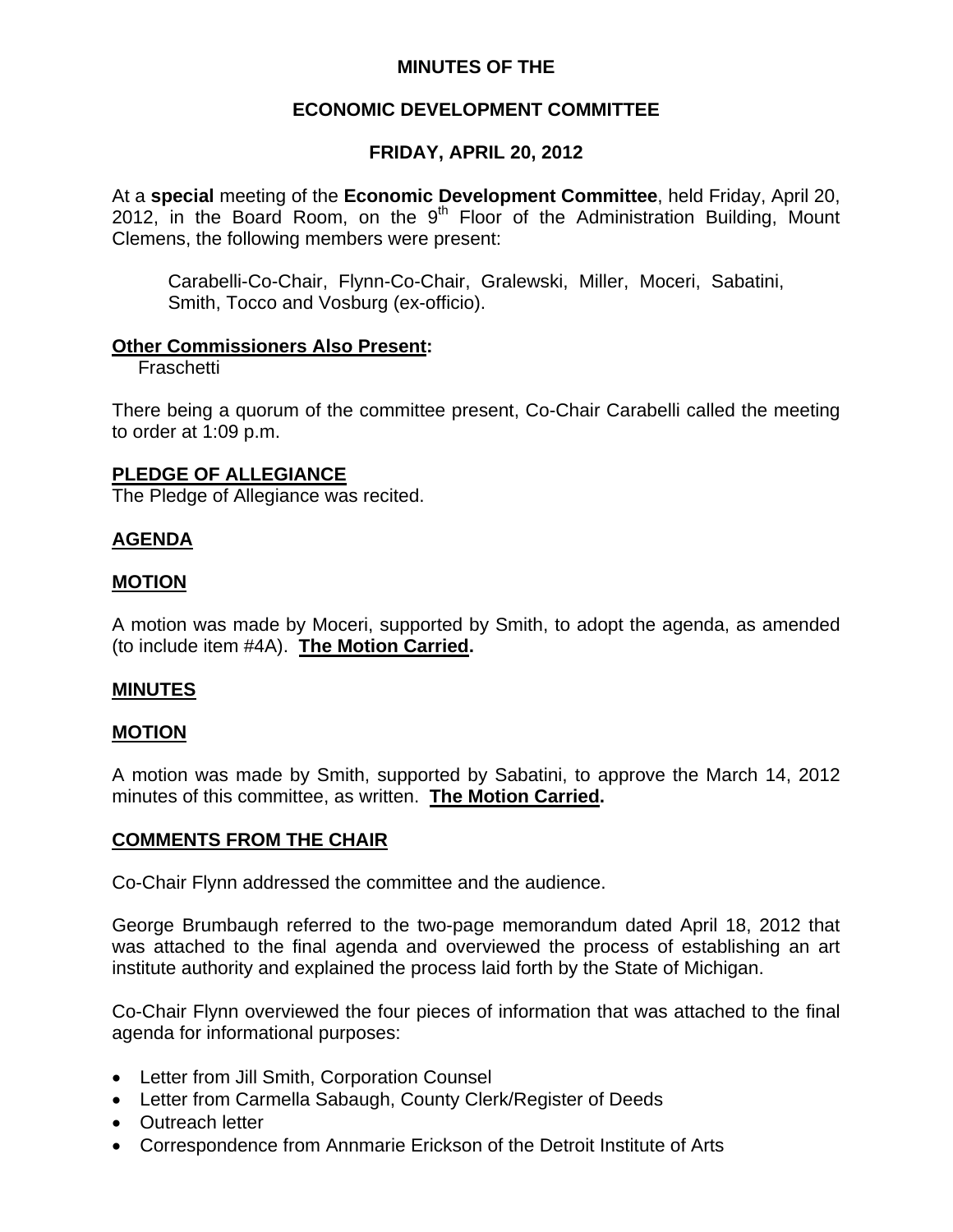## **MOTION**

A motion was made by Sabatini, supported by Smith, to receive and file the comments from Co-Chair Flynn and the following information provided for informational purposes: letter from Jill Smith, Corporation Counsel; letter from Carmella Sabaugh, County Clerk/Register of Deeds; outreach letter; and correspondence from Annmarie Erickson of the Detroit Institute of Arts. **The Motion Carried.** 

## **PUBLIC PARTICIPATION**

The following individuals addressed the Board:

Leo Garry, 45815 Grant Court, Macomb Township Eugene Gargaro, Chairman of the Board of Directors at the Detroit Institute of Arts Reverend Richard A. Peacock, 40198 Riverbend, Sterling Heights Sue Hiltz, 22593 Current Drive, Macomb Township Katherine Grenda, 45546 Limerick, Macomb Township John Kastran, 34643 Mercer Lane, Fraser John Eggert, 35636 Bella Sera Drive, Sterling Heights Greg Jacob, Henry Ford Macomb Hospital, 43421 Garfield, Suite 203, Clinton Township Judy Pritchett, 62823 Tournament Drive, Washington Township Diane Pellerin, 13807 Silent Woods Drive, Shelby Township Dyann Pugliese, 15654 Jennifer, Macomb Township Tom Langelier, 35225 Beaconhill, Harrison Township Janice Litch, 31149 E. Amurcon, Fraser Elaine Kelly, 28700 Hayes, Roseville Michael Moreau, 12758 DeCook, Sterling Heights Don Valoric, 29244 Rachid Court, Chesterfield Paul Smith, 11112 Dill Drive, Sterling Heights Laurel Paterson, 307 Country Club Drive, St. Clair Shores Terry Bossick, Chairman of Project Art in Roseville Scott Boberg, Head of Interpretation for the Detroit Institute of Arts Jennifer Czajkowski, 21632 Alexander, St. Clair Shores Liane Kuschock, 29405 Hoover, Warren Joy Metz, 24579 Kelly Road, Eastpointe Juanita Parker, Fraser (did not provide an address) Philis DeSaele (did not provide an address) Nanette Danner, 48744 Presidential Drive, Macomb Township James Timpa, 39378 Aynesley, Clinton Township Jim Senstock, 31698 San Juan, Harrison Township August Gitschlag, 22101 Francis, St. Clair Shores Rachel Westergren, 22100 Englehardt, St. Clair Shores Ron Babin, Sterling Heights (did not provide an address) Simon Haddad, Clinton Township (did not provide an address) Don Ritzenhein, 45546 Limerick, Macomb Township James (last name and address inaudible), St. Clair Shores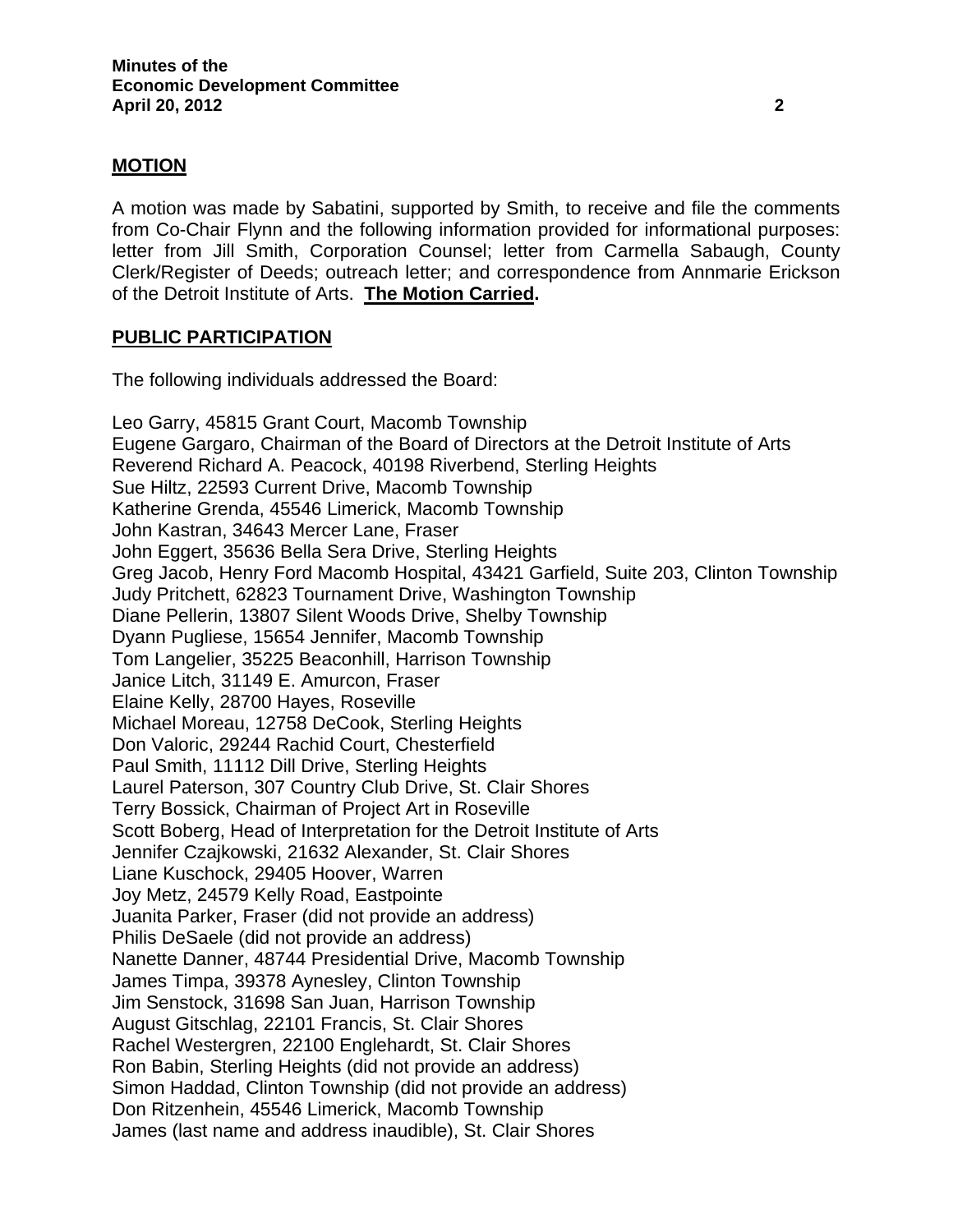# **RECONSIDER THE VOTE TAKEN ON APRIL 11, 2012 REGARDING THE PUBLICATION OF THE PROPOSED ARTICLES OF INCORPORATION OF THE MACOMB COUNTY ART INSTITUTE AUTHORITY**

## **MOTION**

A motion was made by Smith, supported by Miller, to reconsider the vote taken on April 11, 2012 regarding the publication of the proposed Articles of Incorporation of the Macomb County Art Institute Authority.

The following commissioners spoke: Smith, Miller, Flynn and Sabatini.

A roll call vote was taken on the motion as follows:

Voting Yes were Flynn, Miller, Moceri, Smith and Tocco. There were 5 "Yes" votes.

Voting No were Carabelli, Gralewski and Sabatini. There were 3 "No" votes.

#### **The Motion Carried.**

**AUTHORIZE THE PUBLICATION OF THE PROPOSED ARTICLES OF INCORPORATION OF THE MACOMB COUNTY ART INSTITUTE AUTHORITY; and forward to the special Full Board meeting on Tuesday, April 24, 2012 at 6 p.m.**

### **COMMITTEE RECOMMENDATION – MOTION**

A MOTION WAS MADE BY MOCERI, SUPPORTED BY MILLER, TO RECOMMEND THAT THE BOARD OF COMMISSIONERS AUTHORIZE THE PUBLICATION OF THE PROPOSED ARTICLES OF INCORPORATION OF THE MACOMB COUNTY ART INSTITUTE AUTHORITY, AS ATTACHED. FURTHER, A COPY OF THIS BOARD OF COMMISSIONERS' ACTION IS DIRECTED TO BE DELIVERED FORTHWITH TO THE OFFICE OF THE COUNTY EXECUTIVE. **(FORWARD TO THE SPECIAL FULL BOARD MEETING ON TUESDAY, APRIL 24, 2012 AT 6 P.M.)** 

The following commissioner spoke: Flynn.

### **MOTION**

A motion was made by Tocco, supported by Moceri, to keep the friendly amendments made at the April 11, 2012 Economic Development Committee meeting in the proposed Articles of Incorporation.

The following commissioners spoke: Vosburg and Flynn.

Bob Bowen, Chief Financial Officer of the Detroit Institute of Arts addressed the committee.